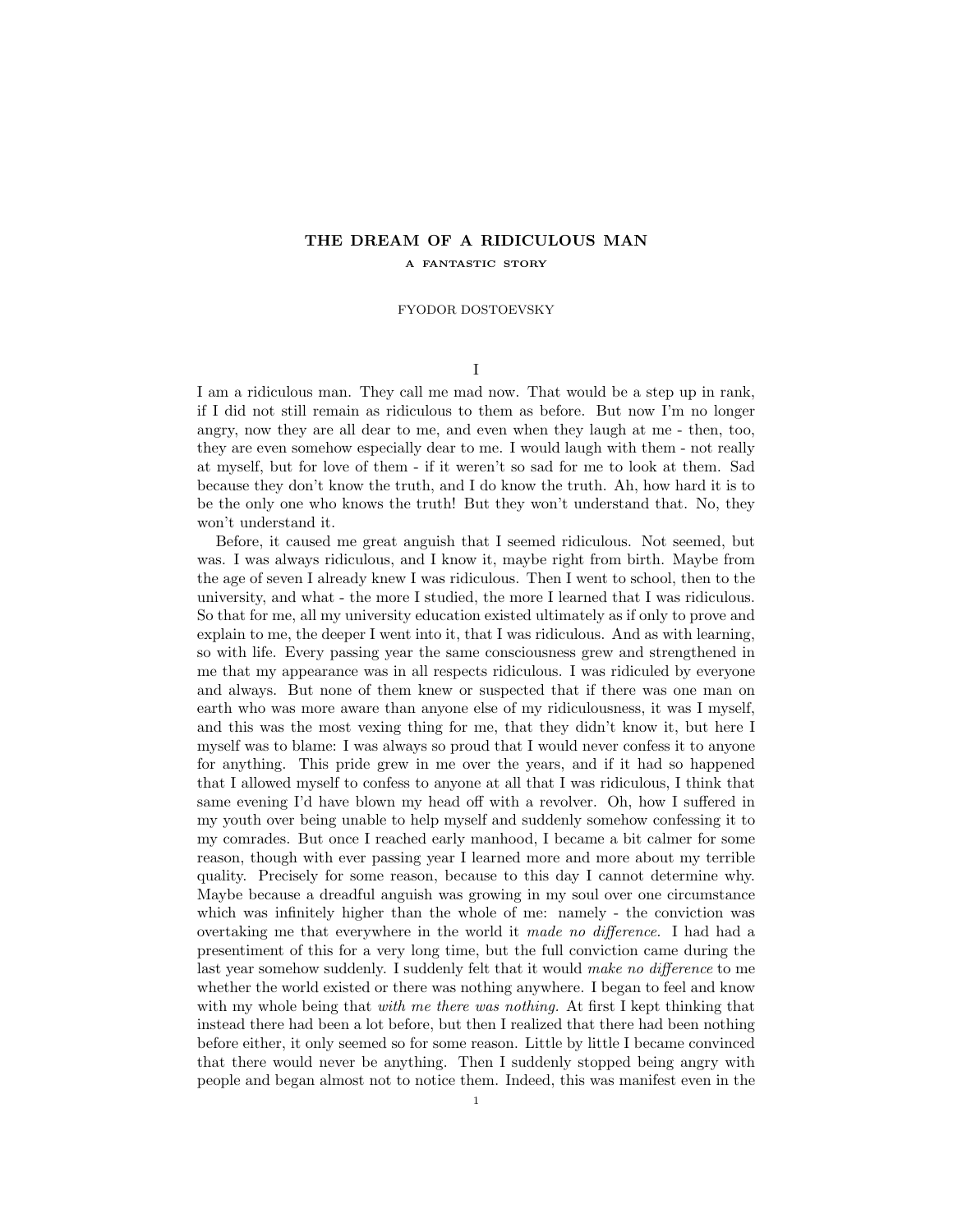smallest trifles: it would happen, for instance, that I'd walk down the street and bump into people. It wasn't really because I was lost in thought: what could I have been thinking about, I had completely ceased to think then: it made no difference to me. And it would have been fine if I had resolved questions - oh, I never resolved a single one, and there were so many! But it began to make no difference to me, and the questions all went away.

And then, after that, I learned the truth. I learned the truth last November, precisely on the third of November, and since that time I remember my every moment. It was a gloomy evening, as gloomy as could be. I was returning home then, between ten and eleven o'clock, and I remember I precisely thought that there could not be a gloomier time. Even in the physical respect. Rain had poured down all day, and it was the coldest and gloomiest rain, even some sort of menacing rain, I remember that, with an obvious hostility to people, and now, between ten and eleven, it suddenly stopped, and a terrible dampness set in, damper and colder than when it was raining, and a sort of steam rose from everything, from every stone in the street and from every alleyway, if you looked far into its depths from the street. I suddenly imagined that if the gaslights went out everywhere, it would be more cheerful, and that with the gaslights it was sadder for the heart, because they threw light on it all. I'd had almost no dinner that day, and had spent since early evening sitting at some engineer's, with two more friends siting there as well. I kept silent, and they seemed to be sick of me. They talked about something provocative and suddenly even grew excited. But it made no difference to them, I could see that, and they got excited just so. I suddenly told them that: "Gentlemen," I said, "it makes no difference to you." They weren't offended, but they all started laughing at me. It was because I said it without any reproach and simply because it made no difference to me. And they could see that it made no difference to me, and found that amusing.

When I thought in the street about the gaslights, I looked up at the sky. The sky was terribly dark, but one could clearly make out the torn clouds and the bottomless black spots between them. Suddenly in one of these spots I noticed a little star and began gazing at it intently. Because this little star gave me an idea: I resolved to kill myself that night. I had firmly resolved on it two months earlier, and, poor as I was, had bought an excellent revolver and loaded it that same day. But two months had passed and it was still lying in the drawer; but it made so little difference to me that I wished finally to seize a moment when it was less so - why, I didn't know. And thus, during those two months, returning home each night, I thought I was going to shoot myself. I kept waiting for the moment. And so now this little star gave me the idea, and I resolved that it would be that night without fail. And why the star gave me the idea - I don't know.

And so, as I was looking at the sky, this girl suddenly seized me by the elbow. The street was empty, and almost no one was about. Far off a coachman was sleeping in his droshky. The girl was about eight years old, in a kerchief and just a little dress, all wet, but I especially remembered her wet, torn shoes, and remember them now. They especially flashed before my eyes. She suddenly started pulling me by the elbow and calling out. She didn't cry, but somehow abruptly shouted some words, which she was unable to pronounce properly because she was chilled and shivering all over. She was terrified by something and shouted desperately: "Mama! Mama!" I turned my face to her, but did not say a word and went on walking, but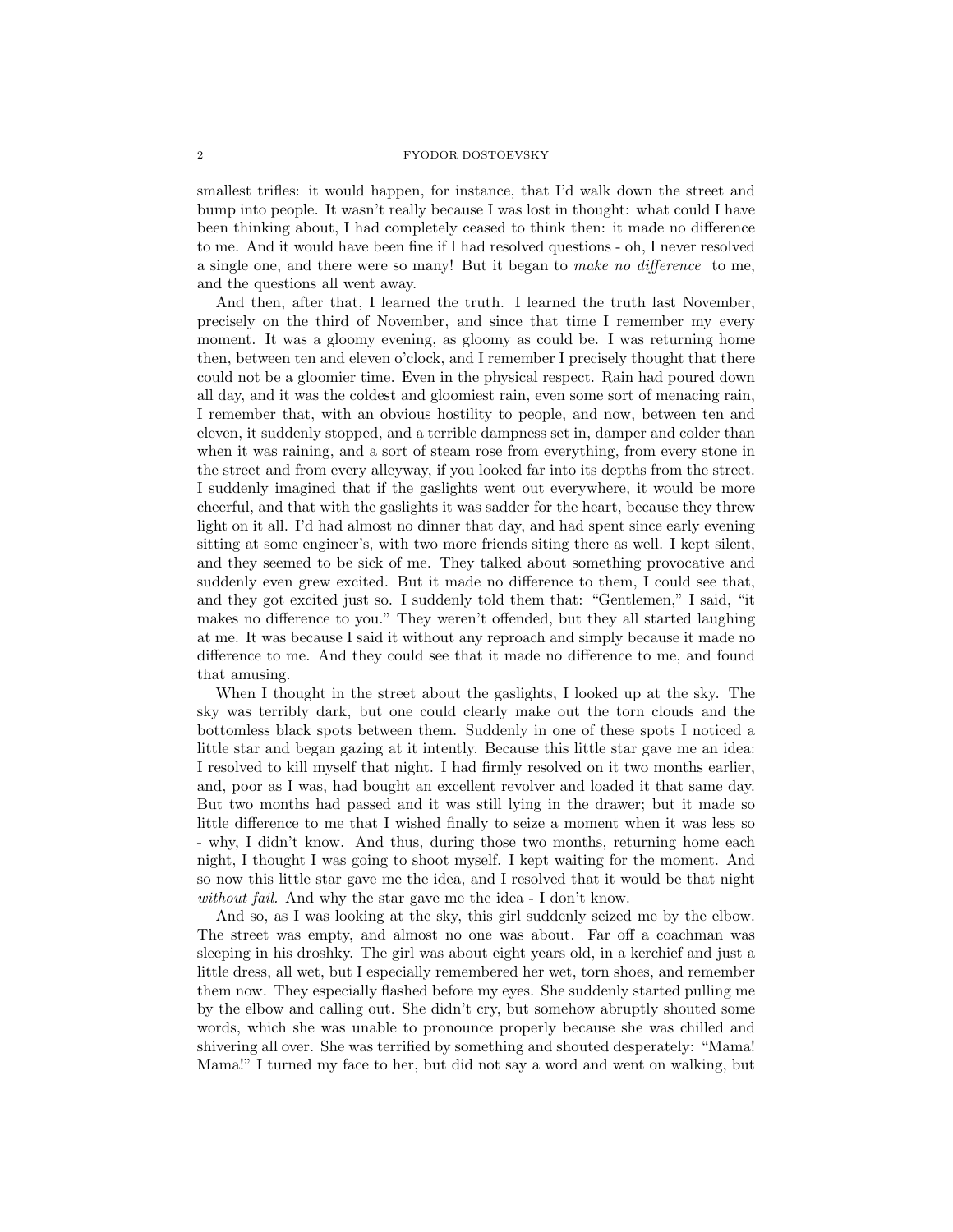she was running and pulling at me, and in her voice there was the sound which in very frightened children indicates despair. I know that sound. Though she did not speak all the words out, I understood that her mother was dying somewhere, or something had happened with them there, and she had run out to call someone, to find something so as to help her mother. But I did not go with her and, on the contrary suddenly had the idea of chasing her away. First I told her to go and find a policeman. But she suddenly pressed her hands together and, sobbing, choking, kept running beside me and wouldn't leave me. It was then that I stamped my feet at her and shouted. She only cried out: "Mister! Mister!. . . " but suddenly she dropped me and ran headlong across the street: some other passerby appeared there, and she apparently rushed from me to him.

I went up to my fifth floor. I live in a rented room, a furnished one. It's a poor and small room, with a half-round garret window. I have an oilcloth sofa, and a table with books on it, two chairs, and an armchair, as old as can be, but a Voltaire one. I sat down, lighted a candle, and began to think. Next door, in another room, behind a partition, there was a bedlam. It had been going on for two days. A retired captain lived there, and he had guests - some six scurvy fellows, drinking vodka and playing blackjack with used cards. The previous night they'd had a fight, and I know that two of them had pulled each other's hair for a long time. The landlady wanted to lodge a complaint, but she's terribly afraid of the captain. The only other tenants in our furnished rooms are a small, thin lady, an army wife and out-of-towner, with three small children who had already fallen ill in our rooms. She and her children are afraid of the captain to the point of fainting, and spend whole nights trembling and crossing themselves, and the smallest child had some sort of fit from fear. This captain, I know for certain, sometimes stops passersby on Nevsky Prospect and begs money from them. They won't take him into any kind of service, yet, strangely (this is what I've been driving at), in the whole month that he had been living with us, the captain had never aroused any vexation in me. Of course, I avoided making his acquaintance from the very start, and he himself got bored with me from the first, yet no matter how they shouted behind their partition, and however many they were - it never made any difference to me. I sit the whole night and don't really hear them - so far do I forget about them. I don't sleep at night until dawn, and that for a year now. I sit all night at the table in the armchair and do nothing. I read books only during the day. I sit and don't even think, just so, some thoughts wander about and I let them go. A whole candle burns down overnight. I quietly sat down at the table, took out the revolver, and placed it in front of me. As I placed it there, I remember asking myself: "Is it so?" and answering myself quite affirmatively: "It is." Meaning I would shoot myself. I knew that I would shoot myself that night for certain, but how long I would stay sitting at the table before then - that I did not know. And of course I would have shot myself if it hadn't been for that girl.

II

You see: though it made no difference to me, I did still feel pain, for instance. If someone hit me, I would feel pain. The same in the moral respect: if something very pitiful happened, I would feel pity, just as when it still made a difference to me in life. And I felt pity that night: I certainly would have helped a child. Why, then,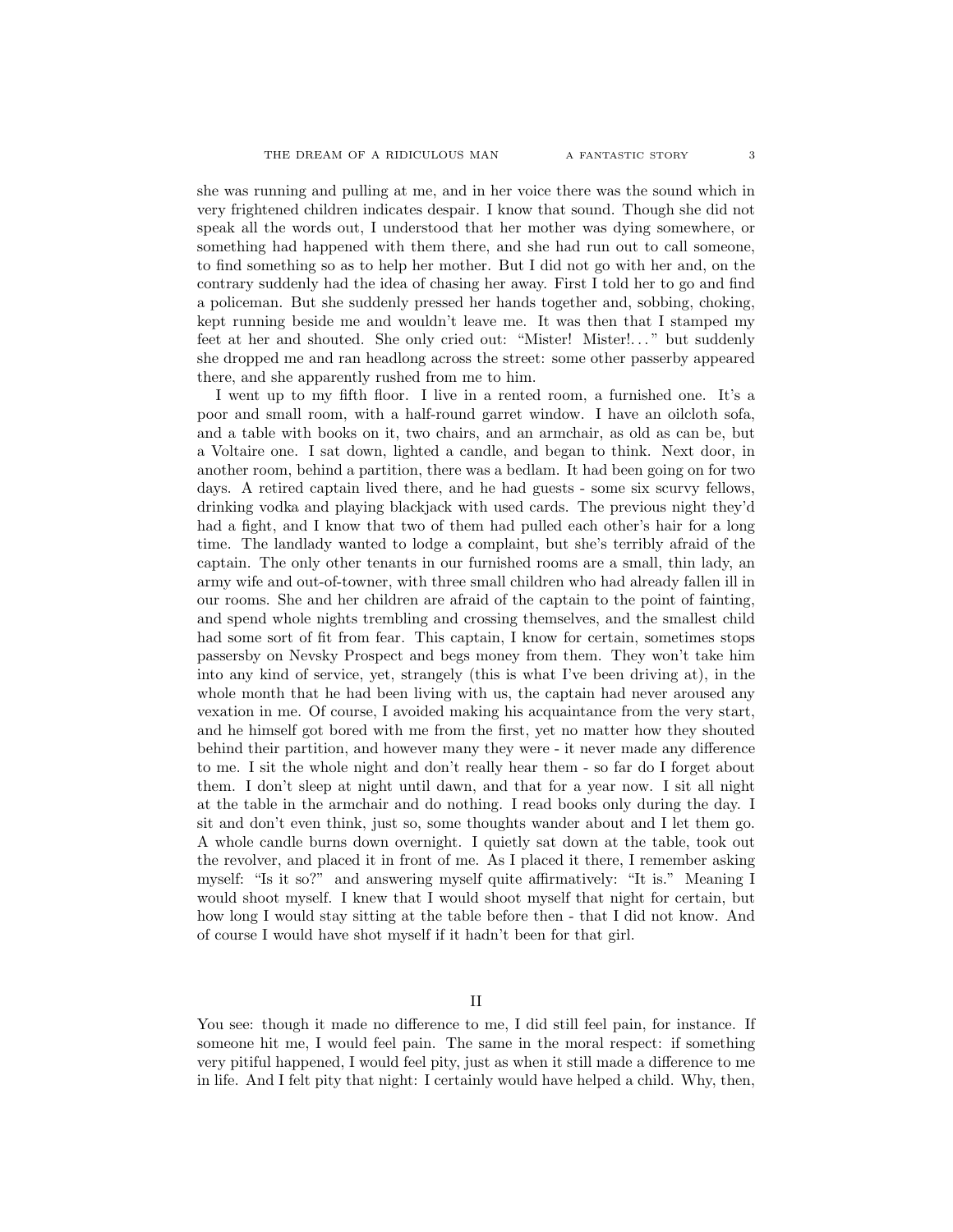had I not helped the little girl? From an idea that had come along then: as she was pulling and calling to me, a question suddenly arose before me, and I couldn't resolve it. The question was an idle one, but I got angry. I got angry owing to the conclusion that, if I had already resolved to kill myself that night, it followed that now more than ever everything in the world should make no difference to me. Why, then, did I suddenly feel that it did make a difference, and that I pitied the girl? I remember that I pitied her very much; even to the point of some strange pain, even quite incredible in my situation. Really, I'm unable to express the fleeting feeling I had then any better, but the feeling continued at home as well, when I had already settled at my table, and I was extremely vexed, as I hadn't been for a long time. Reasoning flowed from reasoning. It seemed clear that, if I was a man and not yet a zero, then, as long as I did not turn into a zero, I was alive, and consequently could suffer, be angry, and feel shame for my actions. Good. But if I was going to kill myself in two hours, for instance, then what was the girl to me and what did I care then about shame or anything in the world? I turned into a zero, an absolute zero. And could it be that the awareness that I would presently cease to exist *altogether*, and that therefore nothing would exist, could not have the slightest influence either on my feeling of pity of the girl, or upon the feeling of shame after the meanness I had committed? And I had stamped and shouted at the unfortunate child in a savage voice precisely because, "you see, not only do I feel no pity, but even if I commit some inhuman meanness, I can do so now, because in two hours everything will be extinguished." Do you believe this was why I shouted? I'm now almost convinced of it. It seemed clear that life and the world were now as if dependent on me. One might even say that the world was now as if made for me alone: I'd shoot myself and there would be no more world, at least for me. Not to mention that maybe there would indeed be nothing for anyone after me, and that as soon as my consciousness was extinguished, the whole world would be extinguished at once, like a phantom, like a mere accessory of my consciousness, it would be done away with, for maybe all this world and all these people were - just myself alone. I remember that, sitting and reasoning, I turned all these new questions, which came crowding one after another, even in quite a different direction and invented something quite new. For instance, there suddenly came to me a strange consideration, that if I had once lived on the moon or on Mars, and had committed some most shameful and dishonorable act there, such as can only be imagined, and had been abused and dishonored for it as one can only perhaps feel and imagine in a dream, a nightmare, and if, ending up later on earth, I continued to preserve an awareness of what I had done on the other planet, and knew at the same time that I would never ever return there, then, looking from the earth to the moon - would it make any difference to me, or not? Would I feel shame for that act, or not? The questions were idle and superfluous, since the revolver was already lying in front of me, and I knew with my whole being that this was certain to be, but they excited me, and I was getting furious. It was as if I couldn't die now without first resolving something. In short, this girl saved me, because with the questions I postponed the shot. Meanwhile, everything was also quieting down at the captain's: they had ended their card game and were settling down to sleep, grumbling and lazily finishing their squabbles. It was then that I suddenly fell asleep, something that had never happened to me before, at the table, in the armchair. I fell asleep quite imperceptibly to myself. Dreams, as is known, are extremely strange: one thing is pictured with the most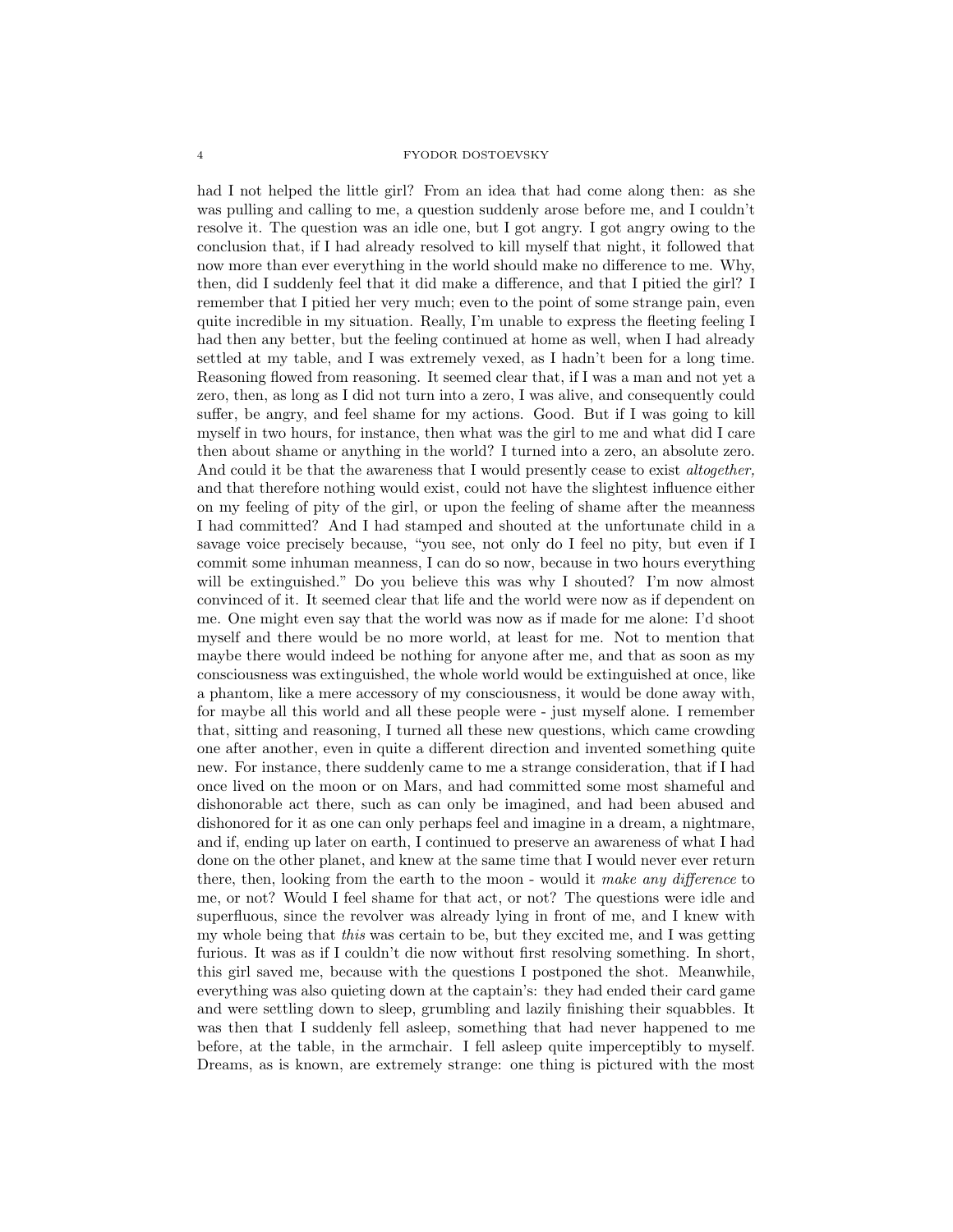terrible clarity, with a jeweler's thoroughness in the finish of its details, and over other things you skip as if without noticing them at all - for instance, over space and time. Dreams apparently proceed not from reason but from desire, not from the head but from the heart, and yet what clever things my reason has sometimes performed in sleep! And yet quite inconceivable things happen with it in sleep. My brother, for instance, died five years ago. Sometimes I see him in my dreams: he takes part in my doings, we are both very interested, and yet I remember and am fully aware, throughout the whole dream, that my brother is dead and buried. Why, then, am I not surprised that, though he is dead, he is still here by me and busy with me? Why does my reason fully admit all this? But enough. I'll get down to my dream. Yes, I had this dream then, my dream of the third of November! They tease me now that it was just a dream. But does it make any difference whether it was a dream or not, if this dream proclaimed the Truth to me? For if you once knew the truth and saw it, then you know that it is the truth and there is and can be no other, whether you're asleep or alive. So let it be a dream, let it be, but this life, which you extol so much, I wanted to extinguish by suicide, while my dream, my dream - oh, it proclaimed to me a new, great, renewed strong life!

Listen.

# III

I said that I fell asleep imperceptibly and even as if while continuing to reason about the same matters. Suddenly I dreamed that I took the revolver and, sitting there, aimed it straight at my heart - my heart, not my head; thought I had resolved earlier to shoot myself in the head, and precisely in the right temple. Having aimed it at my chest, I waited for a second or two, and my candle, the table, and the wall facing me suddenly started moving and heaving. I hastily fired.

In dreams you sometimes fall from a height, or are stabbed, or beaten, but you never feel pain except when you are somehow really hurt in bed, then you do feel pain and it almost always wakes you up. So it was in my dream: I felt no pain, but I imagined that, as I fired, everything shook inside me and everything suddenly went out, and it became terribly black around me. I became as if blind and dumb, and now I'm lying on something hard, stretched out on my back, I don't see anything and can't make the slightest movement. Around me there is walking and shouting, there is the captain's bass and the landlady's shrieking - and suddenly another break, and now I'm being carried in a closed coffin. And I feel the coffin heave and I start reasoning about that, when suddenly for the first time I'm struck by the idea that I'm dead, quite dead, I know this and do not doubt it, I can't see, I can't move, yet I feel and reason. But I quickly come to terms with it and, as is usual in dreams accept the reality without arguing.

And now, they bury me in the ground. Everyone leaves, I'm alone, completely alone. I can't move. Always before, whenever I actually imagined to myself how I would be buried in the grave, my only association with the grave proper was the feeling of dampness and cold. So now, too, I felt that I was very cold, especially the tips of my toes, but I didn't feel anything else.

I lay there and, strangely - didn't expect anything, accepting without argument that a dead man has nothing to expect. But it was damp. I don't know how much time passed - an hour, or a few days, or many days. But then suddenly a drop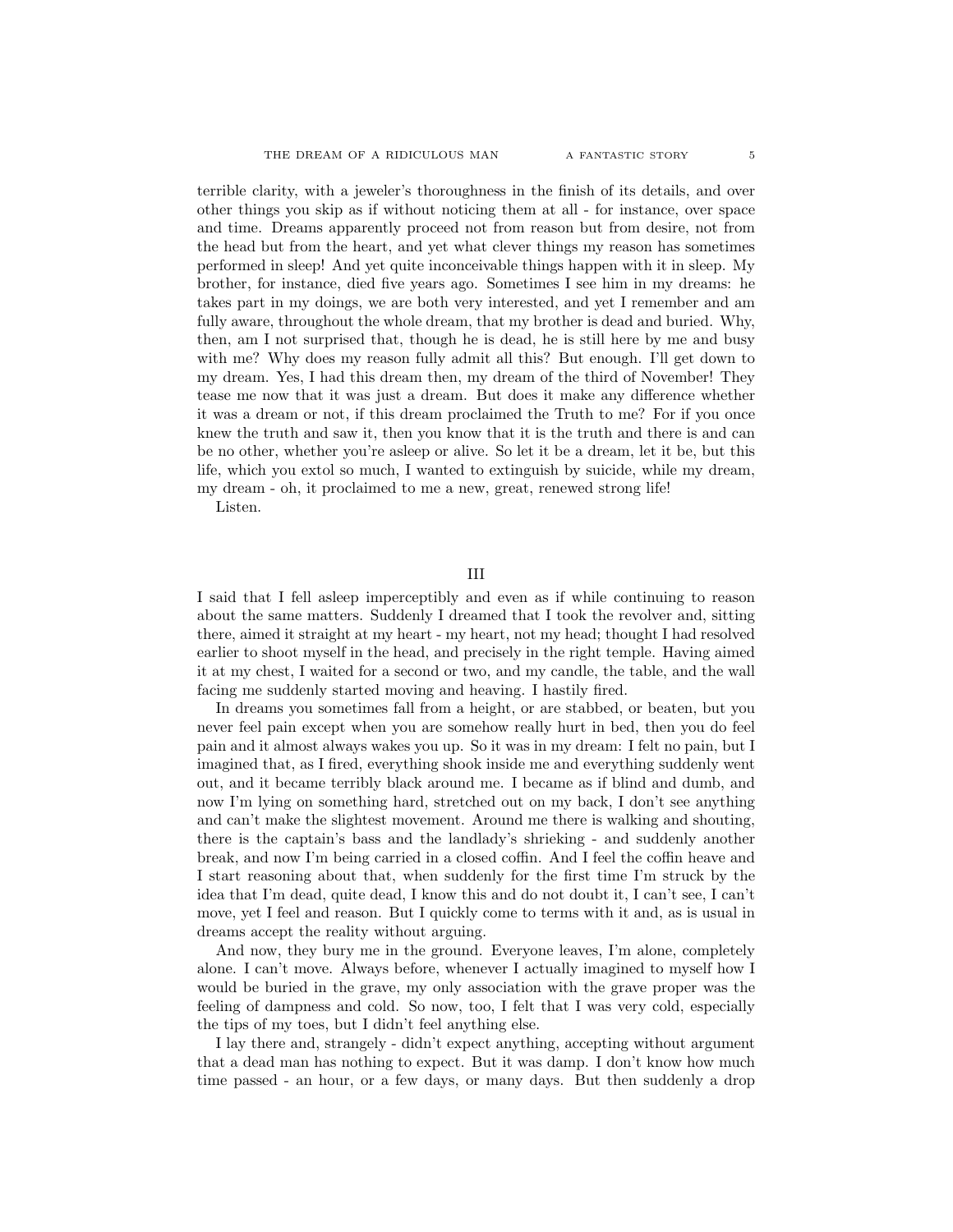of water that had seeped through the lid of the coffin fell on my closed left eye, another followed it in a minute, then a third a minute later, and so on and so on, with a minute's interval. A deep indignation suddenly blazed up in my heart, and suddenly I felt physical pain in it. "It's my wound," I thought, "it's my shot, there's a bullet there. . . " The drop kept dripping, each minute and straight onto my closed eye. And I suddenly called out, not in a voice, for I was motionless, but with my whole being, to the master of all that was coming to pass with me.

"Whoever you are, if you're there, and if there exists anything more reasonable than what is coming to pass now, allow it to be here, too. And if you are taking revenge on me for my unreasonable suicide by the ugliness and absurdity of my subsequent existence, know, then, that no matter what torment befalls me, it will never equal the contempt I am silently going to feel, even if the torment were to last a million years! ..."

I called out and fell silent. For almost a whole minute the deep silence lasted, and one more drop even fell, but I knew, boundlessly and inviolably, I knew and believed that everything was certain to change presently. And then suddenly my grave gaped wide. That is, I don't know whether it was opened and dug up, but I was taken by some dark being unknown to me, and we found ourselves in space. I suddenly could see again: it was deep night, and never, never has there been such darkness! We were rushing through space far from earth. I did not ask the one carrying me about anything, I waited and was proud. I assured myself that I was not afraid and swooned with delight at the thought that I was not afraid. I don't remember how long we rushed like that, and cannot imagine it: everything was happening as it always does in dreams, when you leap over space and time and over laws of being and reason, and pause only on the points of the heart's reverie. I remember that I suddenly saw a little star in the darkness. "Is that Sirius?" I asked, suddenly unable to restrain myself, for I did not want to ask about anything. "No, it is the very star you saw between the clouds, as you were returning home," the being who was carrying me replied. I knew that it had as if a human countenance. Strangely, I did not like this being, I even felt a deep revulsion. I had expected complete nonexistence and with that had shot myself in the heart. And here I am in the hands of a being  $-$  not a human one, of course  $-$  but who is, who exists: "Ah, so there is life beyond the grave!" I thought with the strange lightmindedness of dreams, but the essence of my heart remained with me in all its depth: "And if I must be again," I thought, "and live again according to someone's ineluctable will, I don't want to be defeated and humiliated!" "You know I'm afraid of you, and you despise me for it," I said suddenly to my companion, unable to hold back the humiliating question, which contained a confession, and feeling my humiliation like the prick of a needle in my heart. He did not answer my question, but I suddenly felt that I was not despised or laughed at, and not even pitied, and that our journey had an unknown and mysterious purpose which concerned me alone. Fear was growing in my heart. Something was being communicated to me, mutely but tormentingly, from my silent companion, and was as if penetrating me. We were rushing through dark and unknown spaces. I had long ceased to see constellations familiar to the eye. I knew that in the heavenly spaces there were stars whose light reached the earth only after thousands or millions of years. Maybe we were already flying through those spaces. I awaited something in a terrible anguish that wrung my heart. And suddenly the call of some highly familiar feeling shook me: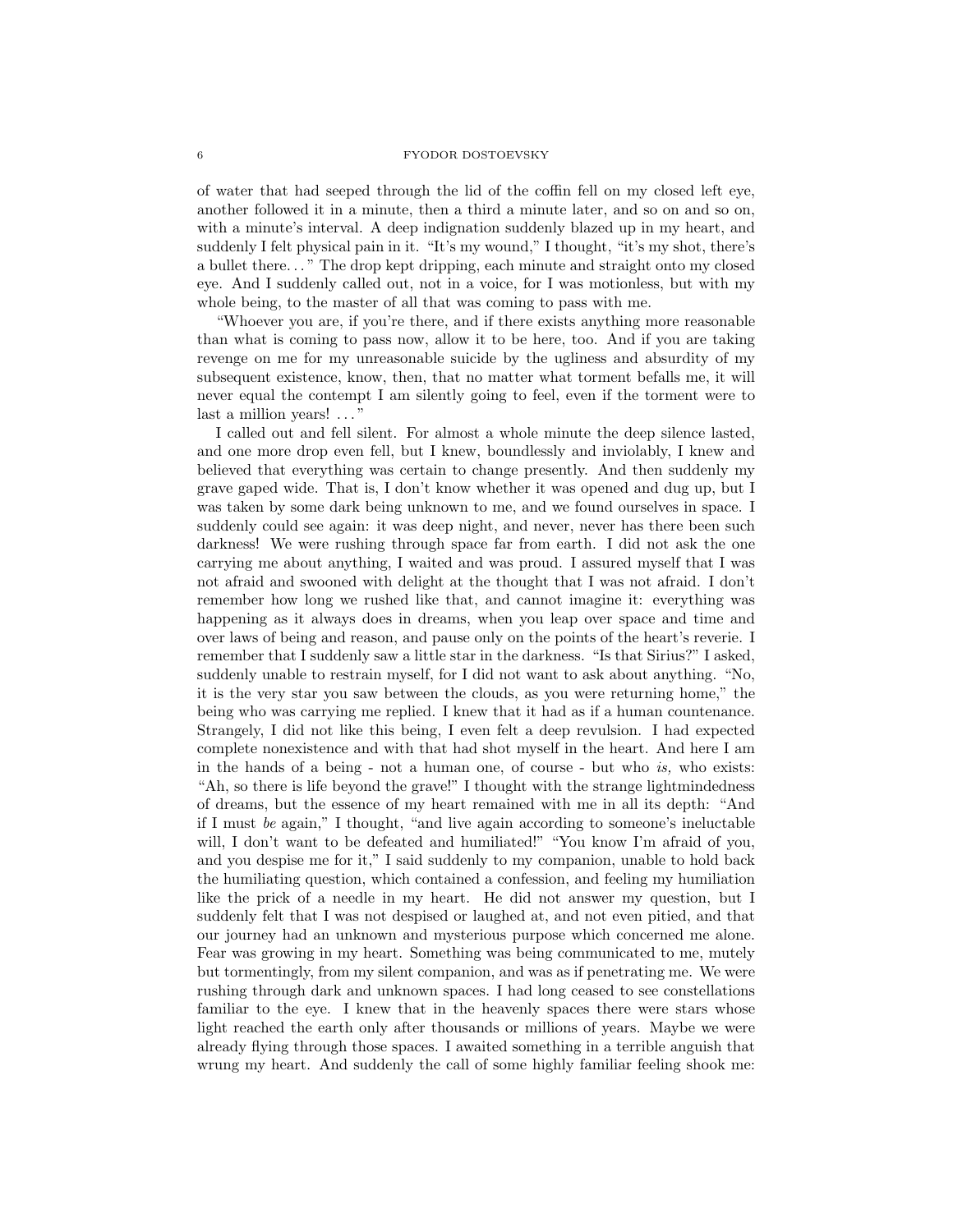I suddenly saw our sun! I knew it could not be our sun, which had generated our earth, and that we were at an infinite distance from our sun, but for some reason I recognized, with my whole being, that it was absolutely the same as our sun, its replica and double. The call of a sweet feeling sounded delightfully in my soul: the native power of light, the same light that gave birth to me, echoed in my heart and resurrected it, and I felt life, the former life, for the first time after my grave.

"But if this is the sun, if this is absolutely the same as our sun," I cried out, "then where is the earth?" And my companion pointed to the little star that shone in the darkness with an emerald brilliance. We were rushing straight toward her.

"And are such replicas really possible in the universe, is that really the law of nature? . . . And if that is the earth there, is it really the same as our earth . . . absolutely the same, unfortunate, poor, but dear and eternally beloved, giving birth to the same tormenting love for herself even in her most ungrateful children?..." I cried out, shaking with irrepressible, rapturous love for that former native earth I had abandoned. The image of the poor little girl whom I had offended flashed before me.

"You will see all," my companion replied, and some sadness sounded in his words. But we were quickly approaching the planet. It was growing before my eyes, I could already make out the ocean, the outlines of Europe, and suddenly a strange feeling of some great, holy jealousy blazed up in my heart: "How can there be such a replica, and what for? I love, I can love, only the earth I left, where the stains of my blood were left, when I, the ungrateful one, extinguished my life with a shot in the heart. But never, never did I cease to love that earth, and even on that night, as I was parting from her, I perhaps loved her more tormentingly than ever before. Is there suffering on this new earth? On our earth we can love truly only with suffering and through suffering! We're unable to love otherwise and we know no other love. I want suffering, in order to love. I want, I thirst, to kiss, this very minute, pouring out tears, that one earth alone which I left, and I do not want, I do not accept life on any other! . . . "

But my companion had already left me. Suddenly, as if quite imperceptibly, I came to stand on this other earth, in the bright light of a sunny day, lovely as paradise. I was standing, it seems, on one of those islands which on our earth make up the Greek archipelago, or somewhere on the coast of the mainland adjacent to that archipelago. Oh, everything was exactly as with us, but seemed everywhere to radiate some festivity and a great, holy, and finally attained triumph. The gentle emerald se splashed softly against the shores and kissed them with love plain, visible, almost conscious. Tall, beautiful trees stood in all the luxury of their flowering, and their numberless leaves, I was convinced, greeted me with their soft, gentle sound, as if uttering words of love. The grass glittered with bright, fragrant flowers. Flocks of birds flew about in the air and, fearless of me, landed on my shoulders and arms, joyfully beating me with their dear, fluttering wings. And finally I got to see and know the people of that happy earth. They came to me themselves, they surrounded me, kissed me. Children of the sun, children of their sun - oh, how beautiful they were! Never on earth have I seen such beauty in man. Maybe only in our children, in their first years, can one find a remote, though faint, glimmer of that beauty. The eyes of these happy people shone with clear brightness. Their faces radiated reason and a sort of consciousness fulfilled to the point of serenity, yet they were mirthful faces; a childlike joy sounded in the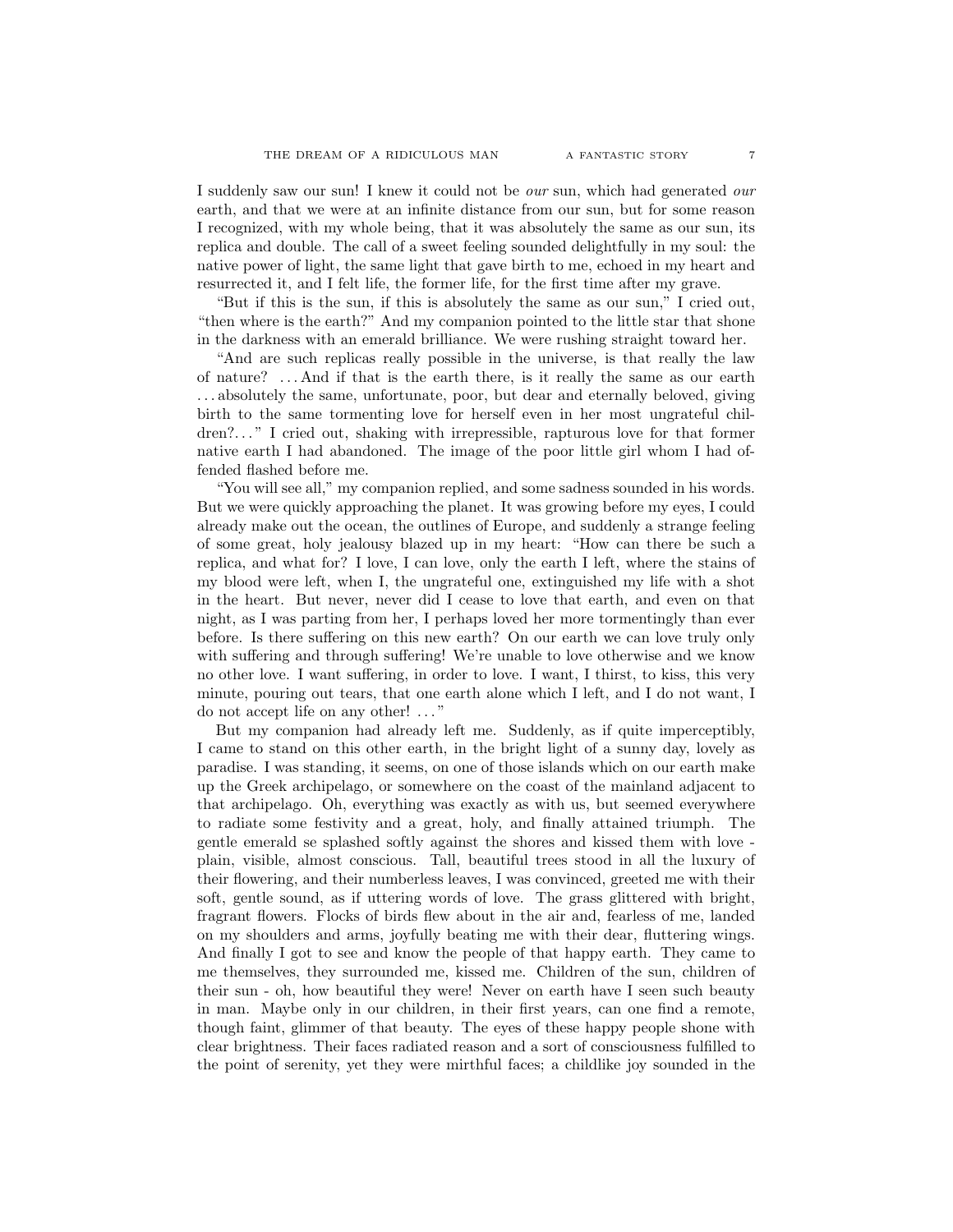words and voices of these people. Oh, at once, with the first glance at their faces, I understood everything, everything! This was the earth undefiled by the fall, the people who lived on it had not sinned, they lived in the same paradise in which, according to the legends of all mankind, our fallen forefathers lived, with the only difference that the whole earth here was everywhere one and the same paradise. These people, laughing joyfully, crowded around me and caressed me; they took me with them and each of them wished to set me at ease. Oh, they didn't ask me about anything, but it seemed to me as if they already knew everything, and wished quickly to drive the torment from my face.

# IV

You see, once again: well, let it be only a dream! But the feeling of love from these innocent and beautiful people remained in me ever after, and I feel that their love pours upon me from there even now. I saw them myself, I knew them and was convinced, I loved them, I suffered for them afterward. Oh I at once understood, even then, that in many ways I would never understand them; to me, a modern Russian progressive and vile Petersburger, it seemed insoluble, for instance, that they, while knowing so much, did not have our science. But I soon realized that their knowledge was fulfilled and nourished by different insights than on our earth, and that their aspirations were also quite different. They did not wish for anything and were at peace, they did not aspire to a knowledge of life, as we do, because their life was fulfilled. But their knowledge was deeper and loftier than our science; for our science seeks to explain what life is it aspires to comprehend it, in order to teach others to live; but they know how to live even without science, and I understood that, but I could not understand their knowledge. They pointed out their trees to me, and I could not understand the extent of the love with which they looked at them: as if they were talking with creatures of their own kind. And you know, perhaps I wouldn't be mistaken if I said that they did talk to them! Yes, they had found their language, and I'm convinced that the trees understood them. They looked at the whole of nature in the same way - at the animals, who lived in peace with them, did not attack them, and loved them, won over by their love. They pointed out the stars to me and talked of them with me about something I couldn't understand, but I'm convinced that they had some contact, as it were, with the heavenly stars, not just in thought, but in some living way. Oh, these people did not even try to make me understand them, they loved me even without that, but on the other hand I knew that they would also never understand me, and therefor I hardly ever spoke to them about our earth. I only kissed before them that earth on which they lived and wordlessly adored them, and they saw it allowed me to adore them without being ashamed of my adoring them, because they loved much themselves. They did not suffer for me when sometimes, in tears, I kissed their feet, joyfully knowing at heart with what force of love they would respond to me. At times I asked myself in astonishment: how could they manage, all this while, not to insult a man such as I, and never once provoke in a man such as I any feeling of jealousy or envy? Many times I asked myself how I, a braggart and a liar, could manage not to speak to them about my knowledge - of which they, of course, had no notion - not to wish to astonish them with it, if only out of love for them? They were frisky and gay as children. They wandered through their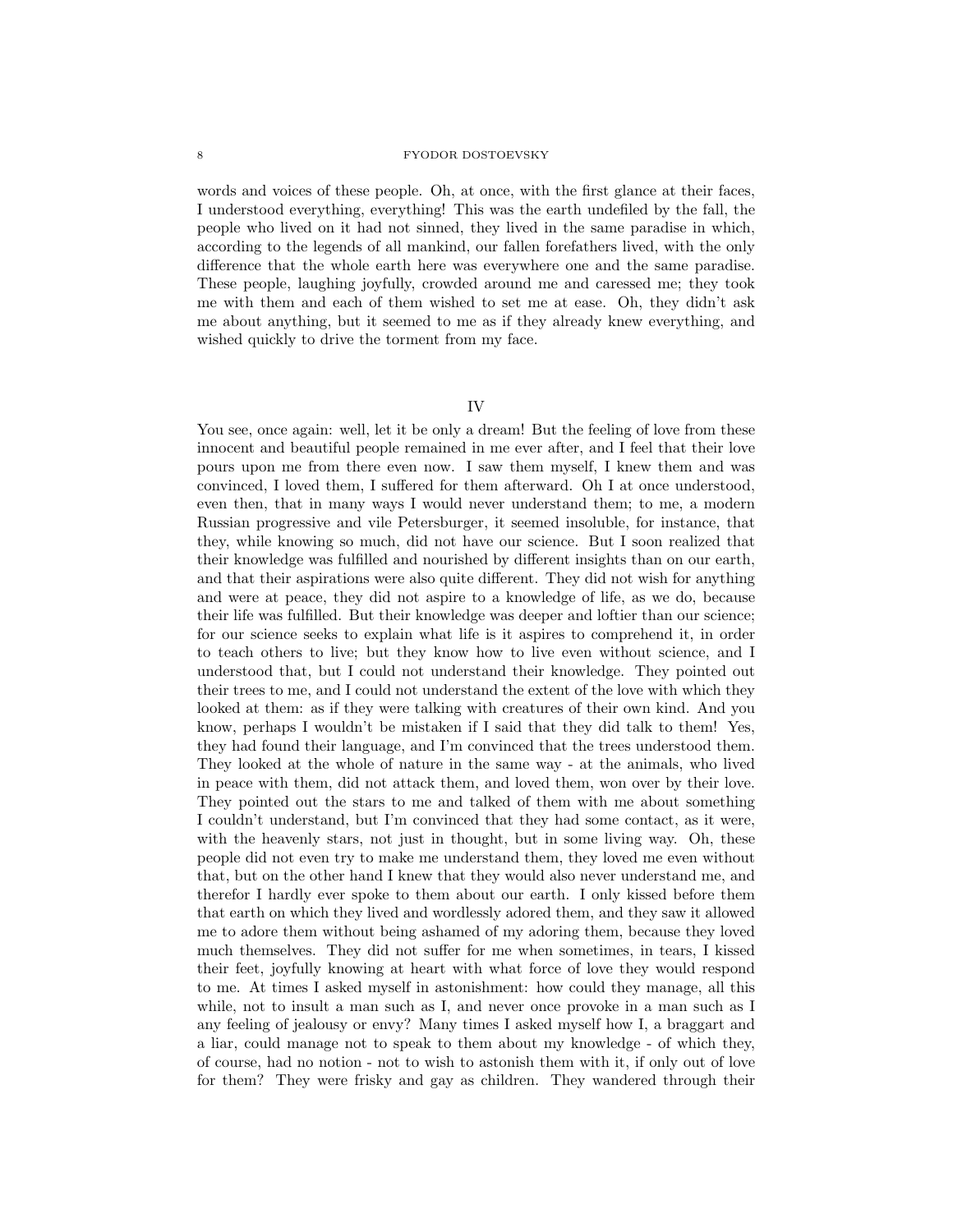beautiful groves and forests, they sang their beautiful songs, they ate their light food - fruit from their trees, honey from their forests, and milk from the animals who loved them. For their food and clothing they labored little and but lightly. There was love among them, and children were born, but I never observed in them any impulses of that cruel sensuality that overtakes almost everyone on our earth, each and every one, and is the only source of almost all the sins of our mankind. They rejoiced in the children they had as new partakers of their bliss. Among them there was no quarreling or jealousy, they did not even understand what it meant. Their children were everyone's children, because they all constituted one family. They had almost no illnesses, though there was death; but their old people died quietly, as if falling asleep, surrounded by those bidding them farewell, blessing them, smiling at them, and receiving bright parting smiles themselves. I saw no sorrow or tears at that, there was only love increased as if to the point of rapture, but a rapture that was calm, fulfilled, contemplative. One might think they were in touch with their dead even after their death and that the earthly union between them was not interrupted by death. They barely understood me when I asked them about eternal life, but they were apparently so convinced of it unconsciously that it did not constitute a question for them. They had no temples, but they had some essential, living, and constant union with the Entirety of the universe; they had no faith, but instead had a firm knowledge that when their earthly joy was fulfilled to the limits of earthly nature, there would then come for them, both for the living and for the dead, a still greater expansion of their contract with the Entirety of the universe. They waited for this moment with joy, but without haste, without suffering over it, but as if already having it in the presages of their hearts, which they conveyed to one another. In the evenings, before going to sleep, they liked to sing in balanced, harmonious choruses. In these songs they expressed all the feelings that the departing day had given them, praised it, and bade it farewell. They praised nature, the earth, the sea, the forest. They liked to compose songs about each other and praised each other like children; these were the most simple songs, but they flowed from teh heart and penetrated hearts. And not in songs only, but it seemed they spent their whole life only in admiring each other. It was a sort of mutual being-in-love, total, universal. And some of their songs, solemn and rapturous, I hardly understood at all. While I understood the words, I was never able to penetrate their full meaning. It remained as if inaccessible to my mind, yet my heart was as if unconsciously pervaded by it more and more. I often told them that I had long ago had a presentiment of all this, that all this joy and glory had already spoken to me on our earth in a anguished call, sometimes reaching the point of unbearable sorrow; that I had a presentiment of them all and of their glory in the dreams of my heart and the reveries of my mind, that I had often been unable, on our earth, to watch the setting sun without tears . . . That my hatred of the people of our earth always contained anguish: why am I unable to hate them without loving them, why am I unable not to forgive them, and why is there anguish in my love for them: why am I unable to love them without hating them? They listened to me, and I saw that they could not imagine what I was talking about, but I did not regret talking to them about it: I knew they understood all the intensity of my anguish for those whom I had abandoned. Yes, when they looked at me with their dear eyes pervaded by love, when I felt that in their presence my heart, too, became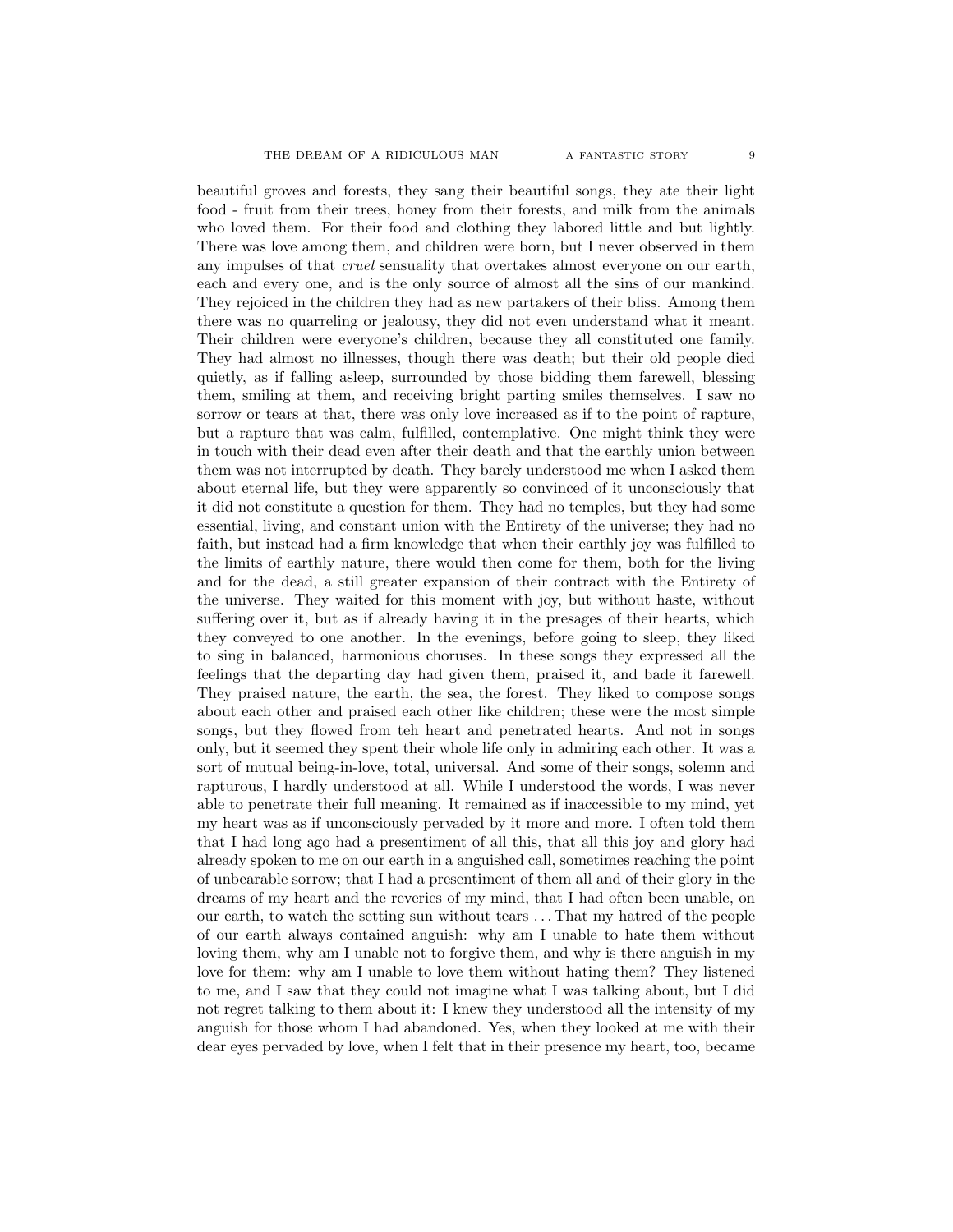as innocent and truthful as theirs, I did not regret not understanding them. The feeling of the fullness of life took my breath away, and I silently worshipped them.

Oh, everyone laughs in my face now and assures me that even in dreams one cannot see such details as I'm now telling, that in my dream I saw or felt only a certain sensation generated by my own heart in delirium, and that I invented the details when I woke up. And when I disclosed to them that perhaps it was actually so - God, what laughter they threw in my face, and what fun they had at my expense! Oh, yes, of course, I was overcome just by the sensation of that dream, and it alone survived in the bloody wound of my heart: yet the real images and forms of my dream, that is, those that I actually saw at the time of my dreaming, were fulfilled so harmoniously, they were so enchanting and beautiful, and so true, that having awakened, I was, of course, unable to embody them in our weak words, so that they must have been as if effaced in my mind, and therefore, indeed, perhaps I myself unconsciously was forced to invent the details afterward; and of course distorted them, especially with my so passionate desire to hurry and tell them at least somehow. And yet how can I not believe that it all really was? And was, perhaps a thousand times better, brighter, and more joyful than I'm telling? Let it be a dream, still it all could not but be. You know, I'll tell you a secret: perhaps it wasn't a dream at all! For here a certain thing happened, something so terribly true that it couldn't have been imagined in a dream. Let my dream have been generated by my heart, but was my heart alone capable of generating the terrible truth that happened to me afterward? How could I myself invent or imagine it in my heart? Can it be that my paltry heart and capricious, insignificant mind were able to rise to such a revelation of the truth! Oh, judge for yourselves: I've concealed it so far, but now I'll finish telling this truth as well. The thing was that I . . . corrupted them all!

V

Yes, yes, it ended with me corrupting them all! How it could have happened I don't know, but I remember it clearly. The dream flew through thousands of years and left in me just a sense of the whole. I know only that the cause of the fall was I. Like a foul trichina, like an atom of plague infecting whole countries, so I infected that whole happy and previously sinless earth with myself. They learned to lie and began to love the lie and knew the beauty of the lie. Oh, maybe it started innocently, with a joke, with coquetry, with amorous play, maybe, indeed, with an atom, but this atom of lie penetrated their hearts, and they liked it. Then sensuality was quickly born, sensuality generated jealousy, and jealousy - cruelty. . . Oh, I don't know, I don't remember, but soon, very soon, the first blood was shed; they were astonished and horrified, and began to part, to separate. Alliances appeared, but against each other now. Rebukes, reproaches began. They knew shame, and shame was made into a virtue. The notion of honor was born, and each alliance raised its own banner. They began tormenting animals, and the animals withdrew from them into the forests and became their enemies. There began the struggle for separation, for isolation, for the personal, for mine and yours. They started speaking different languages. They knew sorrow and came to love sorrow, they thirsted for suffering and said that truth is attained only through suffering. Then science appeared among them. When they became wicked, they began to talk of brotherhood and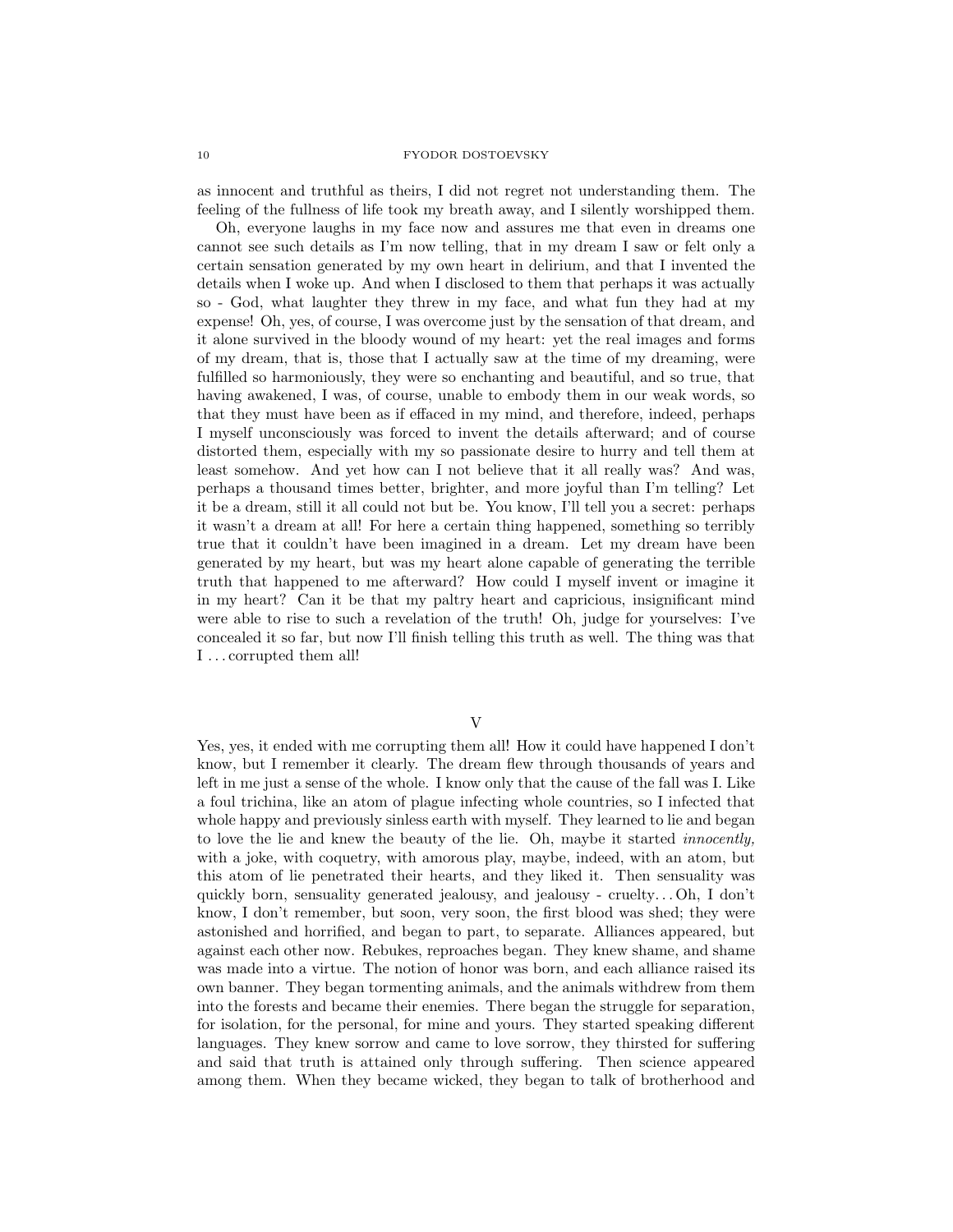humaneness and understood these ideas. When they became criminal, they invented justice and prescribed whole codices for themselves in order to maintain it, and to ensure the codices they set up the guillotine. They just barely remembered what they had lost, and did not even want to believe that they had once been innocent and happy. They even laughed at the possibility of the former happiness and called it a dream. They couldn't even imagine it in forms and images, but - strange and wonderful thing - having lost all belief in their former happiness, having called it a fairy tale, they wised so much to be innocent and happy again, once more, that they fell down before their hearts' desires like children, they deified their desire, they built temples and started praying to their own idea, their own "desire," all the while fully believing in its unrealizability and unfeasibility, but adoring it in tears and worshipping it. And yet, if it had so happened that they could have returned to that innocent and happy condition which they had lost, or if someone had suddenly shown it to them again and asked them: did they want to go back to it? - they would certainly have refused. They used to answer me: "Granted we're deceitful, wicked and unjust, we know that and weep for it, and we torment ourselves over it, and torture and punish ourselves perhaps even more than that merciful judge who will judge us and whose name we do not know. But we have science, and through it we shall again find the truth, but we shall now accept it consciously, knowledge is higher than feelings, the consciousness of life is higher than life. Science will give us wisdom, wisdom will discover laws, and knowledge of the laws of happiness is higher than happiness." That's what they used to say, and after such words each of them loved himself more than anyone else, and they couldn't have done otherwise. Each of them became so jealous of his own person that he tried as hard as he could to humiliate and belittle it in others, and gave his life to that. Slavery appeared, even voluntary slavery: the weak willingly submitted to the strong, only so as to help them crush those still weaker than themselves. Righteous men appeared, who came to these people in tears and spoke to them of their pride, their lack of measure and harmony, their loss of shame. They were derided or stoned. Holy blood was spilled on the thresholds of temples. On the other hand, people began to appear who started inventing ways for everyone to unite again so that each of them, without ceasing to love himself more than anyone else, would at the same time not hinder others, and thus live all together in a harmonious society, as it were. Whole wars arose because of this idea. At the same time, the warring sides all firmly believed that science, wisdom, and the sense of self-preservation would finally force men to unite in a harmonious and reasonable society, and therefore, to speed things up meanwhile, the "wise" tried quickly to exterminate all the "unwise," who did not understand their idea, so that they would not hinder its triumph. But the sense of self-preservation quickly began to weaken, proud men and sensualists appeared who directly demanded everything or nothing. To acquire everything, they resorted to evildoing, and if that did not succeed - to suicide. Religions appeared with a cult of nonbeing and self-destruction for the sake of eternal peace in nothingness. Finally, these people grew weary in meaningless toil, and suffering appeared on their faces, and these people proclaimed that suffering is beauty, for only in suffering is there thought. They sang suffering in their songs. I walked among them, wringing my hands, and wept over them, but I loved them perhaps still more than before, when there was as yet no suffering on their faces and they were innocent and so beautiful. I loved their defiled earth still more than when it had been a paradise, only because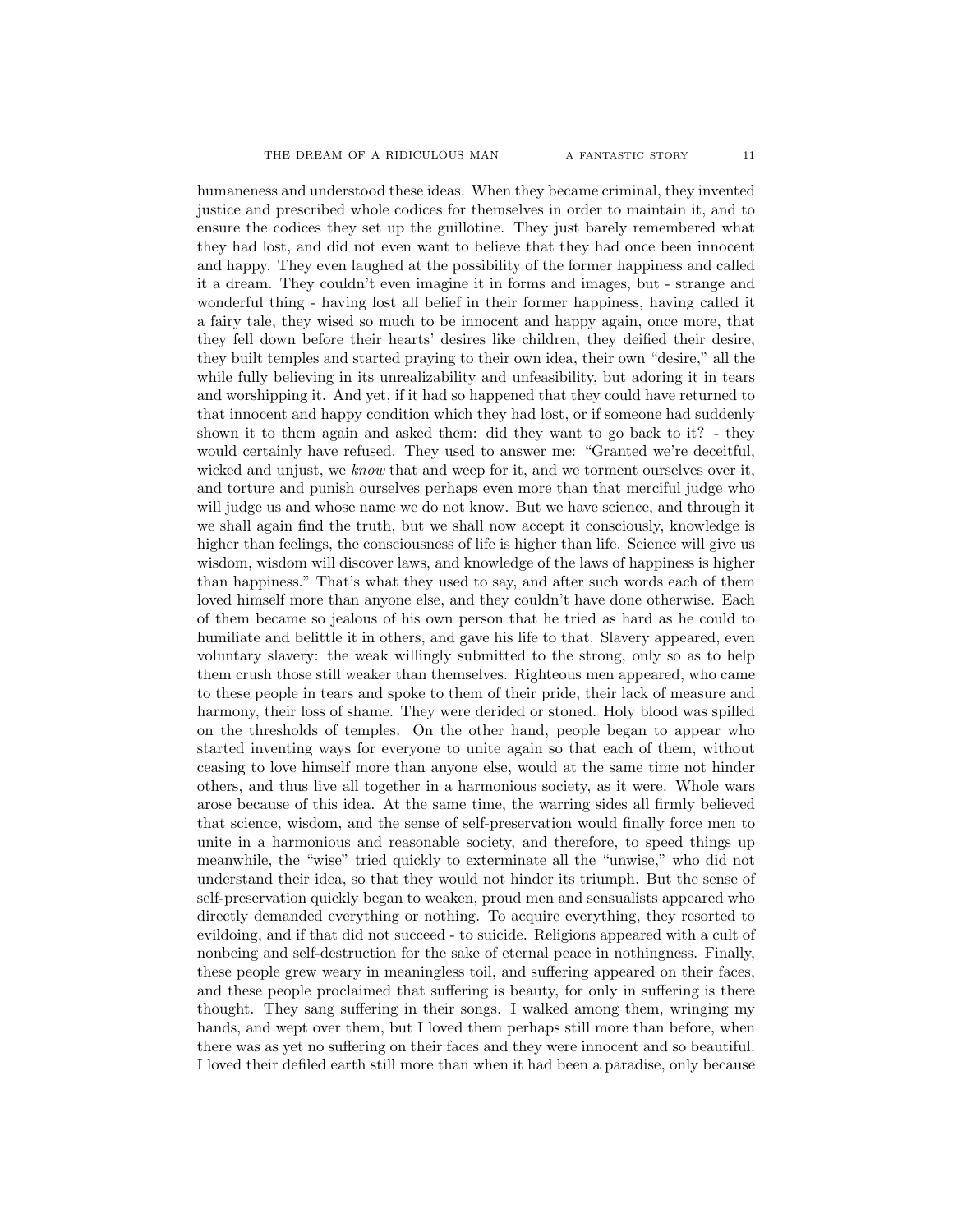grief had appeared on it. Alas, I had always loved grief and sorrow, but only for myself, for myself, while over them I wept, pitying them. I stretched out my arms to them, in despair accusing, cursing, and despising myself. I told them that I, I alone, had done it all; that it was I who had brought them depravity, infection, and the lie! I beseeched them to crucify me on a cross, I taught them how to make a cross. I couldn't, I hadn't the strength to kill myself, but I wanted to take the suffering from them, I longed for suffering, I longed to shed my blood to the last drop in this suffering. But they just laughed at me and in the end began to consider me some sort of holy fool. They vindicated me, they said they had received only what they themselves had wanted, and that everything could not but be as it was. Finally, they announced to me that I was becoming dangerous for them and that they would put me in a madhouse if I didn't keep quiet. Here sorrow entered my soul with such force that my heart was wrung, and I felt I was going to die, and here ... well, here I woke up.

It was already morning, that is, not light yet, but it was about six o'clock. I came to my senses in the same armchair, my candle had burned all the way down, everyone was asleep at the captain's, and around me was a silence rare in our apartment. First of all, I jumped up extremely surprised; nothing like that had ever happened to me, even down to trifling little details: for instance, never before had I fallen asleep in my armchair like that. Here suddenly, while I was standing and coming to my senses - suddenly my revolver flashed before me, ready, loaded - but I instantly pushed it away from me! Oh, life, life now! I lifted up my arms and called out to the eternal truth; did not call out, but wept; rapture, boundless rapture, elevated my whole being. Yes, life and - preaching! I decided on preaching that same moment, and, of course, for the rest of my life! I'm going out to preach, I want to preach what? The truth, for I saw it, saw it with my own eyes, saw all its glory!

And so, since then I've been preaching! What's more - I love those who laugh at me more than all the rest. Why that's so I don't know and can't explain, but let it be so. They say I'm already getting confused now, that is, if I'm already so confused now, how will it be later? The veritable truth: I'm getting confused now, and maybe it will be worse later. And of course I'm going to get confused a few times before I discover how to preach, that is, in what words and in what deeds, because it's very hard to do. I see it clear as day even now, but listen: is there anyone who doesn't get confused? And yet everyone goes toward one and the same thing, at least everyone strives for one and the same thing, from the sage to the last robber, only by different paths. This is an old truth, but what is new here is this: I cannot get very confused. Because I saw the truth, I saw and I know that people can be beautiful and happy without losing the ability to live on earth. I will not and cannot believe that evil is the normal condition of people. And they all laugh merely at this belief of mine. But how can I not believe: I saw the truth it's not that my mind invented it, but I saw it, I saw it, and its living image filled my soul for all time. I saw it in such fulfilled wholeness that I cannot believe it is impossible for people to have it. And so, how could I get confused? I'll wander off, of course, even several times, and will maybe even speak in other people's words, but not for long: the living image of what I saw will always be with me and will always correct and direct me. Oh, I'm hale, I'm fresh, I'm going, going, even if it's